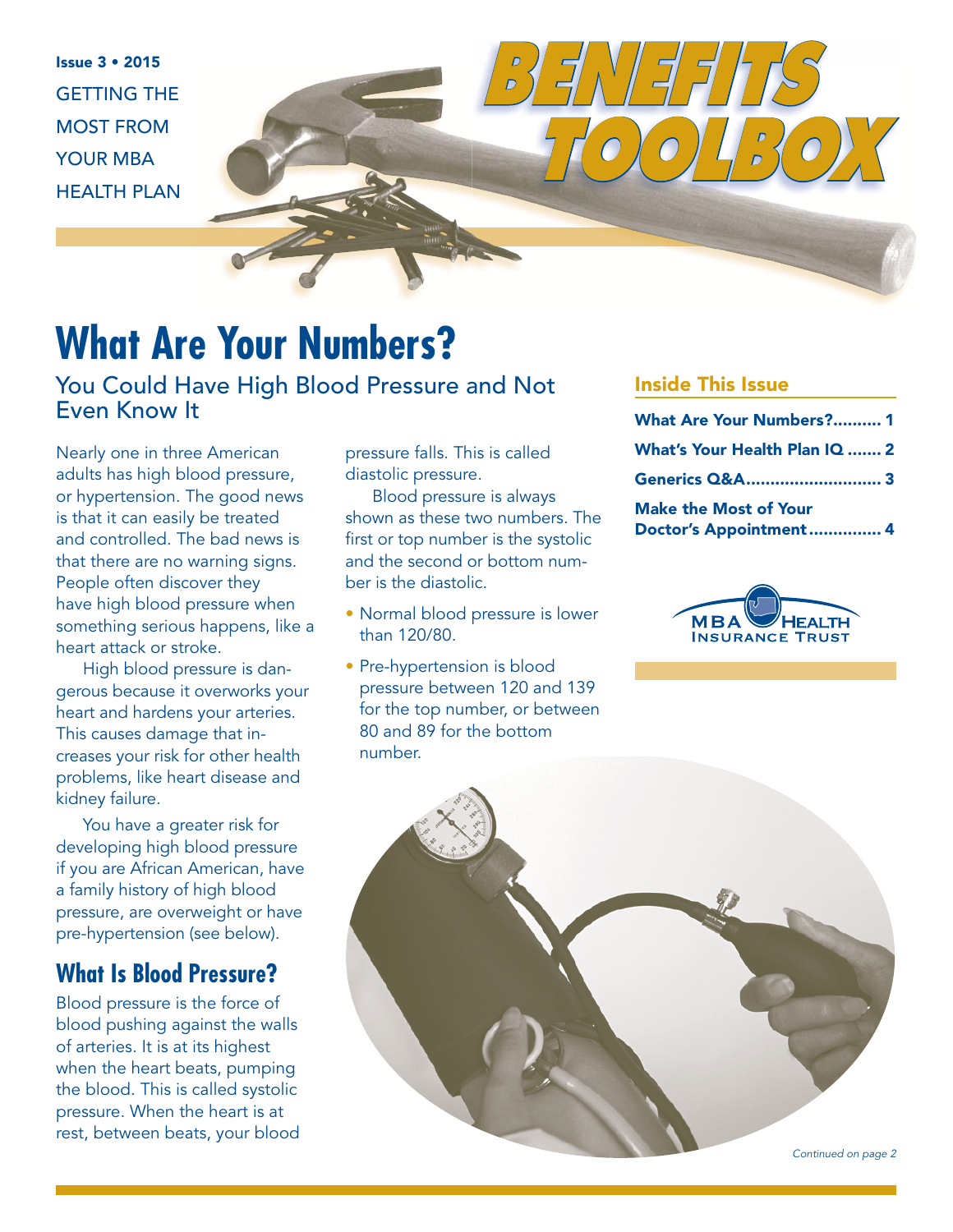WHAT ARE YOUR NUMBERS? continued from page 1

• High blood pressure is 140/90 or higher.

New research suggests higher target blood-pressure levels for people 60 or over, and for people with diabetes or chronic kidney disease. Ask your doctor what is the right level for you.

You can quickly find out if you have high blood pressure by having it measured with a blood pressure cuff in your doctor's office or at many pharmacies. If your reading is high, be sure to confirm the diagnosis—levels can vary widely based on how the cuff is positioned, how you are sitting and whether you are anxious. Schedule several follow up visits and consider getting a monitor you can use at home.

### **Lower Your Levels Without Drugs**

You can substantially lower your systolic (upper) blood pressure by adopting healthy lifestyle habits. See how big a difference these changes can make:

- Lose excess weight (2.5 to 10 mmHg for every 11 pounds lost; mmHg means millimeter of mercury, the measurement used for blood pressure)
- Be physically active 30 minutes per day most days (4 to 9 mmHg )
- Adopt the low-fat, high-fiber DASH diet (8 to 14 mmHg)
- Drink moderately, if at all (2 to 4 mmHg)
- Reduce salt intake to 2,300 mg/ day (2 to 8 mmHg)

# **What's Your Health Plan IQ?**

### Know How Your Health Insurance Works

To make the most of your benefits, you need to know how your Health Plan works. But, a recent study found that almost half of Americans can't explain common insurance terms or how typical health plans work. While each plan varies on the details (check your Plan Booklet for specifics), here are some fundamentals everyone should know.

### **What's the difference between "in-network" and "out-of-network"?**

Basically, provider networks offer price breaks to members. It's a similar concept to club stores like Sam's Club or Costco. You'll save money if you shop for health care in the network. Regence and Group Health offer more than one network to give you different coverage levels, depending on the provider you choose:

- **For the best coverage, choose** a Preferred Provider (Regence) or a Group Health network provider in-network, and a First Choice Health provider out-of-network.
- Your Plan may have a reduction in benefits when you choose a provider from the Participating Network (Regence) or a non-contracted Group Health or First Choice Health provider (Group Health).
- Your Plan offers limited coverage and you will have to pay extra if you choose an outof-network provider.

When you search for a provider online (Regence members:

regence.com; Group Health members: ghc.org and/or fchn.com), you can select an in-network doctor, or see if your current provider is already in one of your Plan's networks.

### **What exactly is a deductible?**

Each calendar year, you pay for the covered services you receive until you meet the annual deductible, and then the Plan starts paying its share of your covered expenses. Some services, like preventive care, do not require that you meet the annual deductible before the Plan pays benefits.

### **How does the calendar year out-of-pocket maximum (also called out-of-pocket limit) work?**

After you meet the annual deductible, some covered medical expenses require that you pay a percentage (that's called coinsurance). Throughout the year, if all of your payments: coinsurance, copays and the deductible, add up to the outof-pocket maximum, the Plan will pay 100% of your covered expenses (after you pay any copays) for the rest of the year.

The out-of-pocket maximum does not include your monthly contribution, balance-billed charges or what you pay for services your plan doesn't cover. Some plans don't count all of your copays, deductibles, coinsurance payments, out-of-network payments or other expenses toward this limit. Know your plan!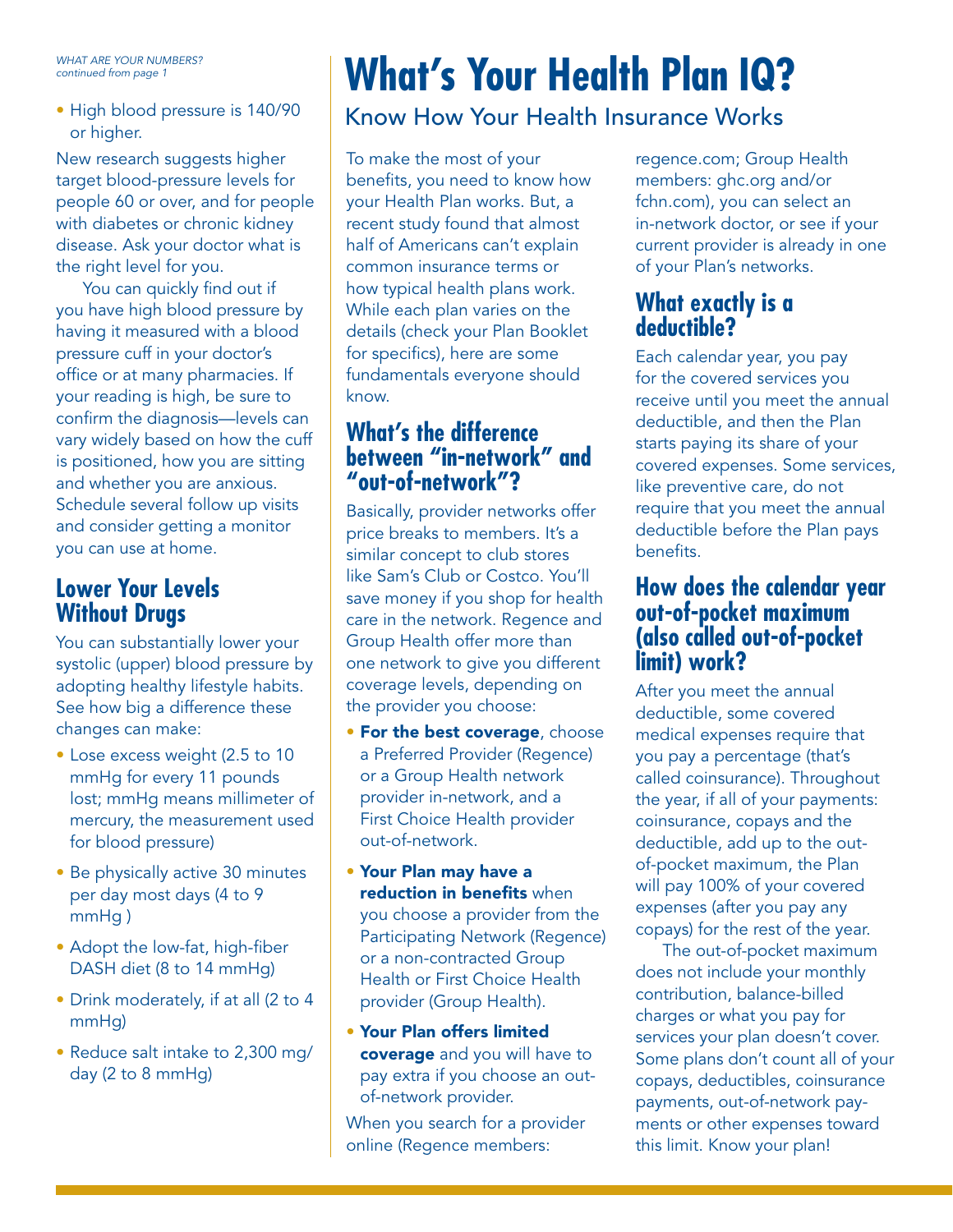## **Generics Q&A**

### Four Tips to Save with Generics

The MBA Health Trust pays millions in prescription drug costs every year. You can save money and help make a significant difference in keeping costs down for the Health Trust by choosing generics instead of more expensive brand-name drugs.

### **What You Can Do**

**1** Talk to your doctor about generic replacements for brandname drugs you use.

2 Talk to your<br> **Pharmacist about** generic options. Patents expire continually, so keep checking the status of any brand-name drugs you use.

**3** Manage your **p** prescriptions online where you can view generic options:

- REGENCE: OmedaRx.com (formerly RegenceRx)
- GROUP HEALTH: ghc.org

Ask your doctor to prescribe a generic, or authorize a generic substitute, for every prescription. If your prescription says "dispense as written," the pharmacist cannot substitute a generic.



### **Are generics** *really* **as effective as brand name drugs?**

A generic is the same as a brandname drug in dosage, safety, strength, quality, the way it works, the way it is taken and the way it should be used.

The U.S. Food and Drug Administration (FDA) require that generics have the same high quality, strength, purity and stability as brand-name drugs.

### **If they're just as good, why are they so much cheaper?**

A patent on brand-name drugs gives the company that developed it the exclusive right to sell it and recover their large investment costs.

When the patent expires, other manufacturers can sell a generic equivalent. With no investment costs and more competition, the price of generics is usually a fraction of the brand-name cost.

### **How much can I save with generics?**

Generics cost less, so the amount you pay is always lower than brand-name drugs. Remember, the Health Trust also saves with every generic prescription, and that helps keep monthly contribution rates down for everyone.

### **Is there a generic to replace every brandname drug?**

Not every brand-name drug has a generic, but there are generics for most common conditions.

- A generic equivalent contains the same active ingredients, in the very same strength, as a specific brand-name drug.
- A generic alternative medicine is a generic equivalent of a different drug than the one you are taking that may also effectively treat your condition.